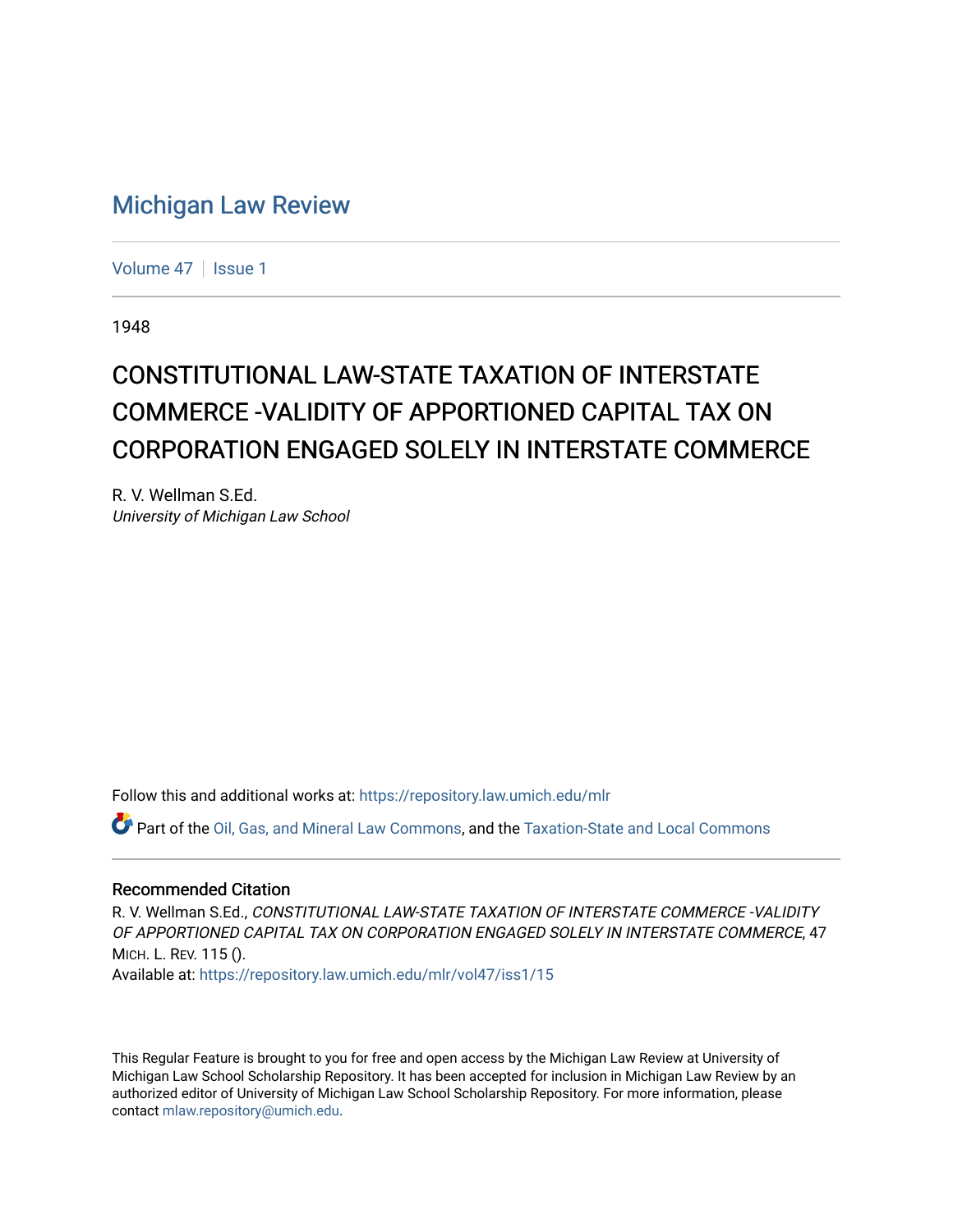CONSTITUTIONAL LAW-STATE TAXATION OF INTERSTATE COMMERCE -VALIDITY OF APPORTIONED CAPITAL TAX ON CORPORATION ENGAGED SoLELY IN INTERSTATE COMMERCE-Plaintiff gas company, a Delaware corporation, transported gas by pipe line across a section of Mississippi. Its activities in Mississippi admittedly did not constitute intrastate commerce and plaintiff had no agent for service of process in that state. Mississippi imposed a "franchise or excise" tax on all corporations present in the state, measured by applying a specified rate against the value of the capital employed within its boundaries. This tax was in addition to, and independent of, the locally imposed *ad valorem* taxes levied against plaintiff's property. Alleging the franchise tax to be invalid under the commerce clause of the Federal Constitution, plaintiff filed its petition for review before the State Tax Commission of Mississippi. In subsequent appellate proceedings, the Supreme Court of Mississippi held that the challenged levy was not a tax on the privilege of engaging in interstate commerce, but that it was valid recompense to the state for the protection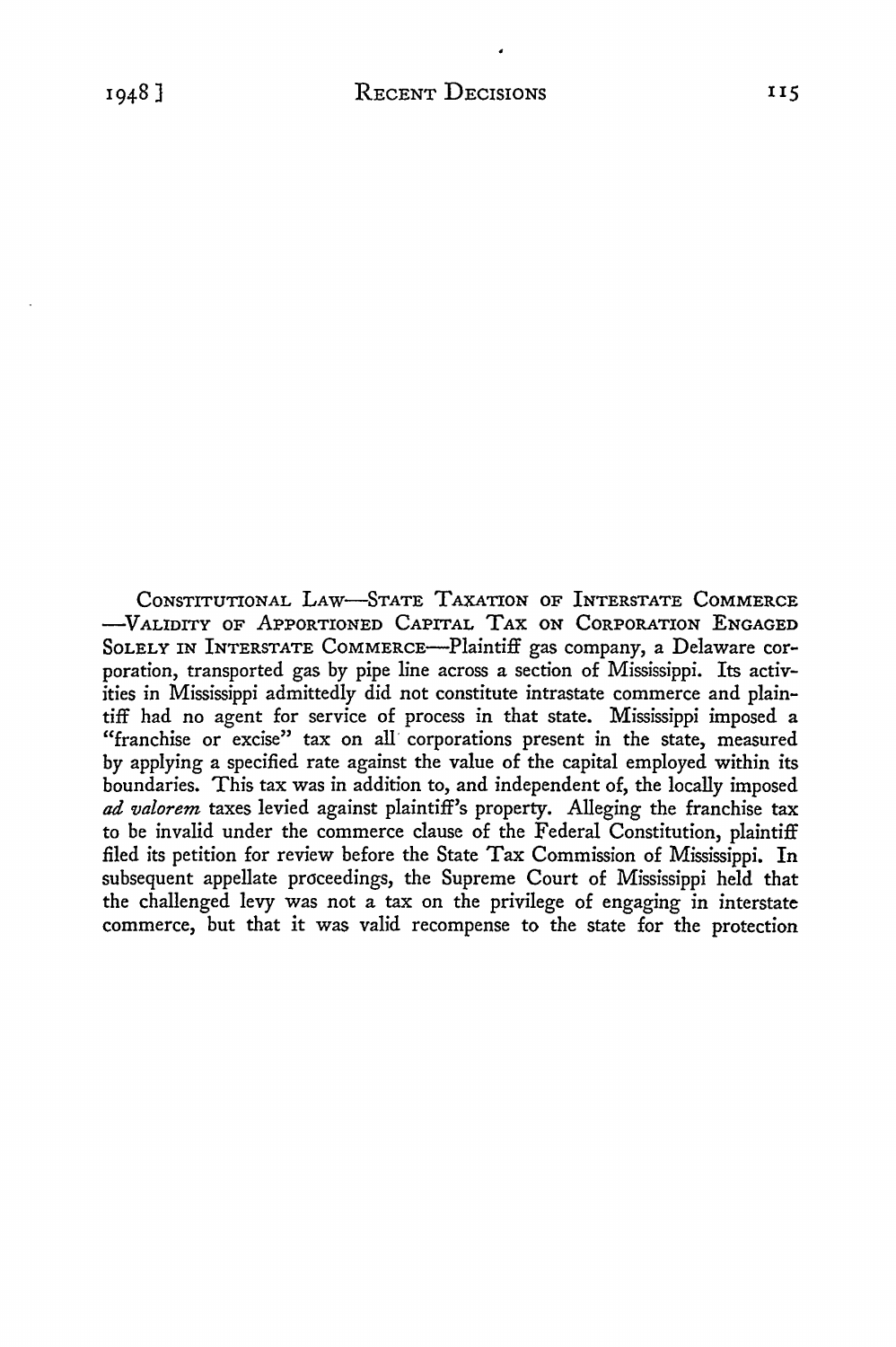afforded plaintiff's local installations.<sup>1</sup> On writ of certiorari, *held*, affirmed. Justice Reed, writing for the majority, found the tax to be not upon commerce but upon a taxable local event which could not be made the subject of cumulative levies by other states. Justice Rutledge concurred specially and Justice Black concurred in the judgment. Justice Frankfurter was joined in dissent by Chief Justice Vinson and by Justices Jackson and Burton. *Memphis Natural Gas Co. v. Stone,* 335 U.S. 80, 68 S.Ct. 1475 (1948).

In *Ozark Pipe Line Corp. v. Monier*,<sup>2</sup> a franchise tax similar to the one challenged in the principal case was held invalid as applied to a foreign corporation whose local activity was found to be solely in furtherance of its interstate business. The exaction there in question having been viewed as a privilege tax, the decision that the state was trying to tax, and thus to regulate, a subject regulable only by Congress followed naturally from the conclusion that the alleged local activity was truly interstate in character.<sup>8</sup> In reaching a result patently the oposite of that reached in the *Ozark* case, Justice Reed in the principal case concludes that a tax upon a local segment of an interstate operation is not necessarily a tax on commerce, the critical question apparently being the manner in which the statute is interpreted by the state court.<sup>4</sup> So where, as here, the review comes following a finding by the state court that the tax is recompense for protection of local activities, the tax is valid if it seems a fair amount, so that commerce will not be unduly burdened,<sup>5</sup> and if it is nondiscriminatory. To this writer, such a rule simply means that interstate commerce may be taxed subject to certain restrictions, for it becomes readily apparent that no state court will construe a tax like the one here in question as having been based on the privilege of operating on an interstate scale. There will always be local incidents which can be made the subject of state taxation, and under a construction like that placed on this tax by the Mississippi court, such incidents can never be used as the basis' for 'taxes by other states through which the taxpayer operates. It is interesting to ·note that the majority in the principal

 $1$  (Miss. 1947) 29 S. (2d) 268 (1947).

2 266 U.S. *555,* 45 S.Ct. 184 (1925) •.

"'

<sup>8</sup> Subsequent decisions limited the Ozark case chiefly on the question of what activities are to be considered so intimately connected with the interstate commerce as to be immune from state taxation. See Interstate Natural Gas Co. v. Stone, 308 U.S. 522, 60 S.Ct. 292 (1939), affirming per curiam, (C.C.A. 5th, 1939) 103 F. (2d) 544, where the circuit court held that the act of qualifying to do local business was sufficient to subject the corporation to franchise taxes, though no local business was actually performed.

 $4^{4}$   $\text{``The state Court constructed the tax as 'an' exaction . . for protection of . .}$ the local activities.  $\ldots$ . As we are bound by the construction of the state statute by the state court, it is idle to suggest that the tax is on 'the privilege of engaging in interstate business.'" [Principal case at 84-85.]

<sup>5</sup> The measure of the tax was \$1.50 per thousand of capital employed in Mississippi. The amount found to be due based on approximately 135 miles of pipe-line was \$3400; this was in addition to about \$82,000.00 in ad valorem taxes paid by plaintiff to local governmental units in the state. On this point, the majority said, <sup>7</sup>The amount of the tax is reasonable." (Principal case at 88.) Justice Frankfurter's comment on this in the dissent was: "Of course, a State tax on interstate commerce does not become a valid one merely because it's only a little one." Principal case at 103-104.